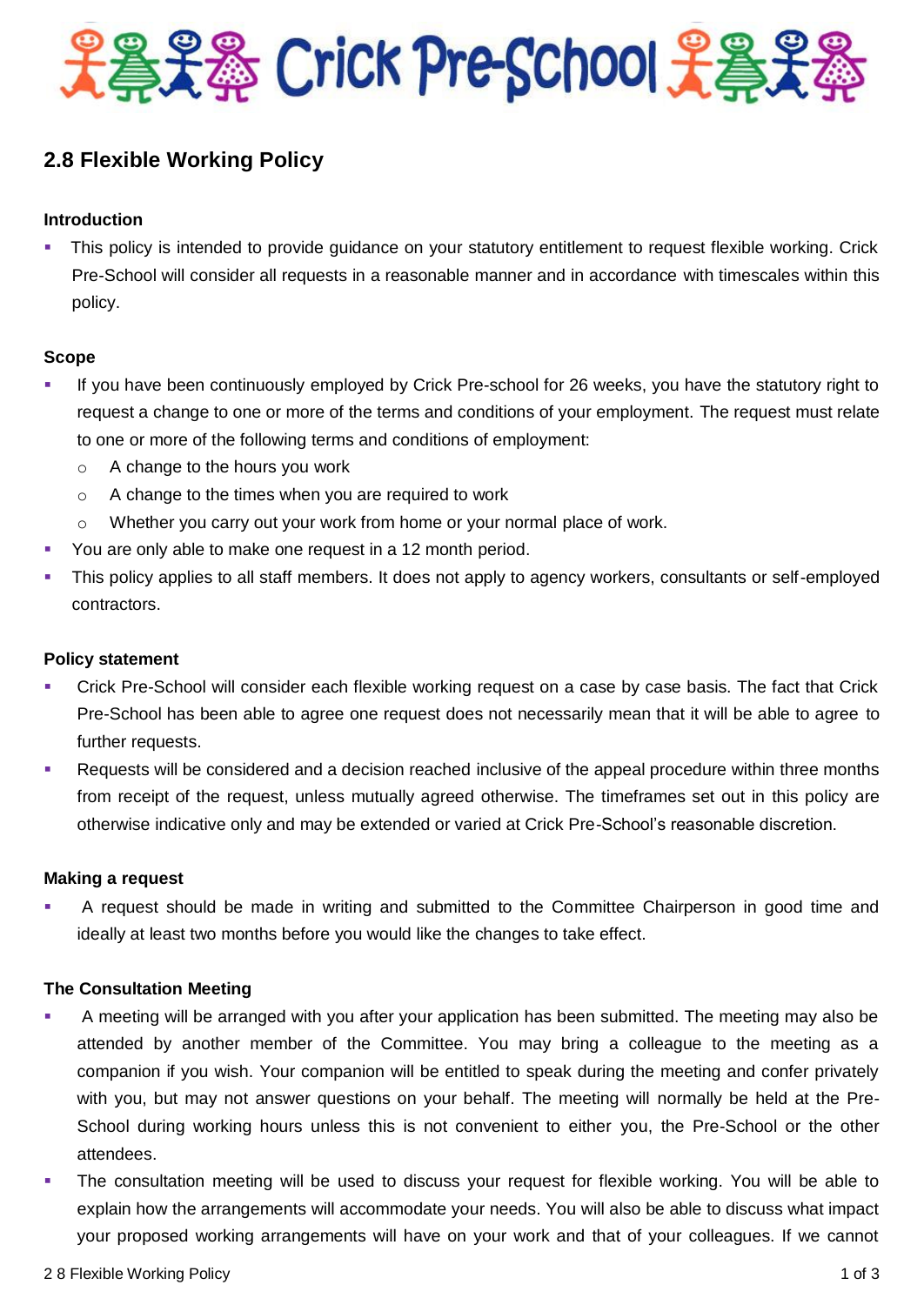

accommodate the arrangements you have requested, discussion at the meetings also provides an opportunity to explore possible alternative working arrangements.

- Crick Pre-School will carefully consider the benefits of the requested changes in working conditions for you and the Pre-School and weigh these against any adverse impact of implementing the changes,
- Your request (and your appeal) may be refused where the Pre-School considers that one of more of the following grounds apply:
	- $\circ$  The request would, if agreed, impose a burden of additional costs on the Pre-School
	- o The request would, if agreed, have a detrimental effect on the ability to meet parents/carers' or children's demands
	- o The Pre-School is unable to reorganise work among existing staff
	- o The Pre-School is unable to recruit additional staff
	- $\circ$  The request would, if agreed, result in a detrimental impact on the level of quality at the Pre-School
	- $\circ$  The request would, if agreed, result in a detrimental impact on the level of performance at the Pre-**School**
	- $\circ$  The work available to be done during the period you propose to work under your request would be insufficient
	- o Planned structural changes mean that the Pre-School cannot agree to your request.

## **Notification of a decision**

- Usually within 28 days of the Consultation Meeting, the Pre-School will notify you in writing of its decision. Where the Pre-School agrees to your request, we will also confirm the variation agreed to and the date from which it is to take effect. Where your request is not agreed the Pre-School will also confirm the grounds for refusal, explaining why the grounds apply in the circumstances and also confirm your right to appeal.
- If your request is accepted, or where we propose an alternative to the arrangements your request, the Committee Chairperson will write to you with details of the new working arrangements, details of any trial period, an explanation of changes to your contract of employment and the date on which they will commence. You will be asked to sign and return a copy of the letter. This will be placed on your personnel files to confirm the variation to your terms of employment.
- Unless otherwise agreed (and subject to any agreed trial period) changes to your terms of employment will be permanent. You will not be able to make another formal request until 12 months after the date of your most recent request.

#### **Appeals**

- You have the right to appeal the Pre-School's decision not to agree to your request. Such an appeal must be exercised in writing within 5 days after the day of the Pre-School's decision is given, giving full details of why you wish to appeal. Your notice of appeal must be dated and sent to the Committee Chairperson.
- The Pre-School will hold a meeting to discuss your appeal as soon as possible, usually within 14 days of your notice of appeal being given. The appeal meeting will be held by a person who has not been involved in the Consultation Meeting. The appeal meeting will normally be held at the Pre-School during working hours unless this is not convenient to either you, the Pre-School or the appeal attendees.
- You may be accompanied to the appeal meeting by a fellow worker.
- 2 8 Flexible Working Policy 2 of 3